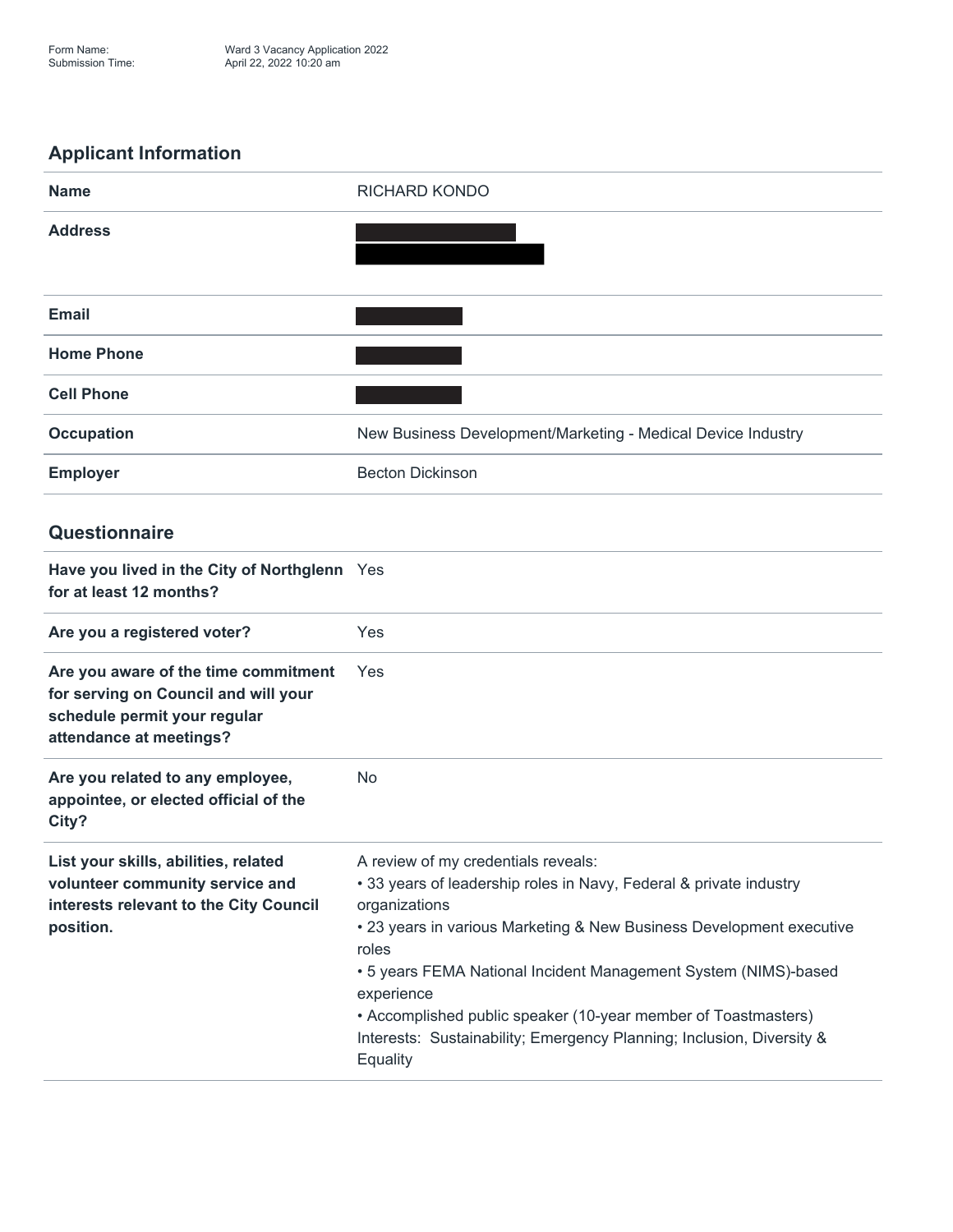| Why do you want to be appointed to<br><b>City Council?</b>                                                                                                               | Given my education, professional career and my long-standing ties to<br>Northglenn (cumulative 38 years), I would like to apply the leadership and<br>management skills to the betterment of my community and Northglenn at<br>large. I would like to lend my marketing and new business development<br>experience to strengthen the city's appeal as a destination for families and<br>businesses alike.                                                                                                                                                                                                                                                                                                                                                                                                                                                                                                                                                                                                                                                                                                                                                                                                                                                                                                                                                                                                                                                                                                                                                                                            |
|--------------------------------------------------------------------------------------------------------------------------------------------------------------------------|------------------------------------------------------------------------------------------------------------------------------------------------------------------------------------------------------------------------------------------------------------------------------------------------------------------------------------------------------------------------------------------------------------------------------------------------------------------------------------------------------------------------------------------------------------------------------------------------------------------------------------------------------------------------------------------------------------------------------------------------------------------------------------------------------------------------------------------------------------------------------------------------------------------------------------------------------------------------------------------------------------------------------------------------------------------------------------------------------------------------------------------------------------------------------------------------------------------------------------------------------------------------------------------------------------------------------------------------------------------------------------------------------------------------------------------------------------------------------------------------------------------------------------------------------------------------------------------------------|
| How will your education, training,<br>experience, and knowledge of the<br>community make you a suitable<br>candidate to serve as a member of the<br><b>City Council?</b> | Early years' education and experience cultivated fundamental leadership<br>traits grounded on high ethical standards; leading by example; and making<br>sound fact-based decisions. "Honor, Courage & Commitment" are bedrock<br>Navy principles that serve as my moral compass influencing how I consider<br>issues and decision-making. MBA education and healthcare industry<br>experience has equipped me with the business and financial acumen to<br>assess the worthiness of projects that create durable stakeholder value<br>while judiciously using resources.                                                                                                                                                                                                                                                                                                                                                                                                                                                                                                                                                                                                                                                                                                                                                                                                                                                                                                                                                                                                                             |
| In your opinion, what are the most<br>important issues facing the City and<br>how would you propose they be<br>addressed?                                                | Higher incidences of crime, homelessness, and aged infrastructure such as<br>the Greenway trail present opportunities for near-term action. On these 3<br>opportunities, I propose the following:<br>1) Engagement between city council, NG police department &<br>citizen-volunteers to expand participation in the Neighborhood Crime<br>Watch prevention program. Budget permitting, promote a partial<br>subsidy/rebate program to install more video-camera doorbells.<br>2) Continue use of the former Northglenn Recreation Center for night-time<br>occupation by homeless. Explore opportunities with adjacent cities, ADCO,<br>NGOs & faith-based organizations to provide services and counseling to<br>help economically disadvantaged get back on their feet much like the<br>annual San Diego "Stand Down" (https://vvsd.net/standdown/) for military<br>veterans.<br>3) Collaborate with residents, city Parks/Recreation/Cultural Services,<br>CODOT, RTD & utilities (e.g., XCEL, Xfinity, etc.) to remediate portions of<br>the Greenway trail subject to graffiti, uprooted vegetation from vehicle<br>access, and aged infrastructure/vegetation to upgrade and landscape<br>conversion that not only conserves water; promotes CO2 sequestration but<br>also sustains essential animals (e.g., pollinators) & keystone species.<br>Engagement with external stakeholders, especially with Adams School<br>District 12 provides opportunities for young people to learn the importance<br>of civil engagement, good citizenship and stewardship of the<br>environment/community. |
| What vision do you have for the City of<br>Northglenn?                                                                                                                   | Since this position is an interim fill of a seat, I believe it is appropriate for<br>me to support the existing vision and 8 pillars of the 2019-2023 Strategic<br>Plan being implemented. Given the areas of focus mentioned above, I<br>would like to help realize achievements in the Priority Areas of Public<br>Safety; Business Retention & Growth; Sustainability; & Infrastructure. In so<br>doing, I hope to support city council's goal of realizing the vision of<br>Northglenn being a prime destination for families and businesses.                                                                                                                                                                                                                                                                                                                                                                                                                                                                                                                                                                                                                                                                                                                                                                                                                                                                                                                                                                                                                                                    |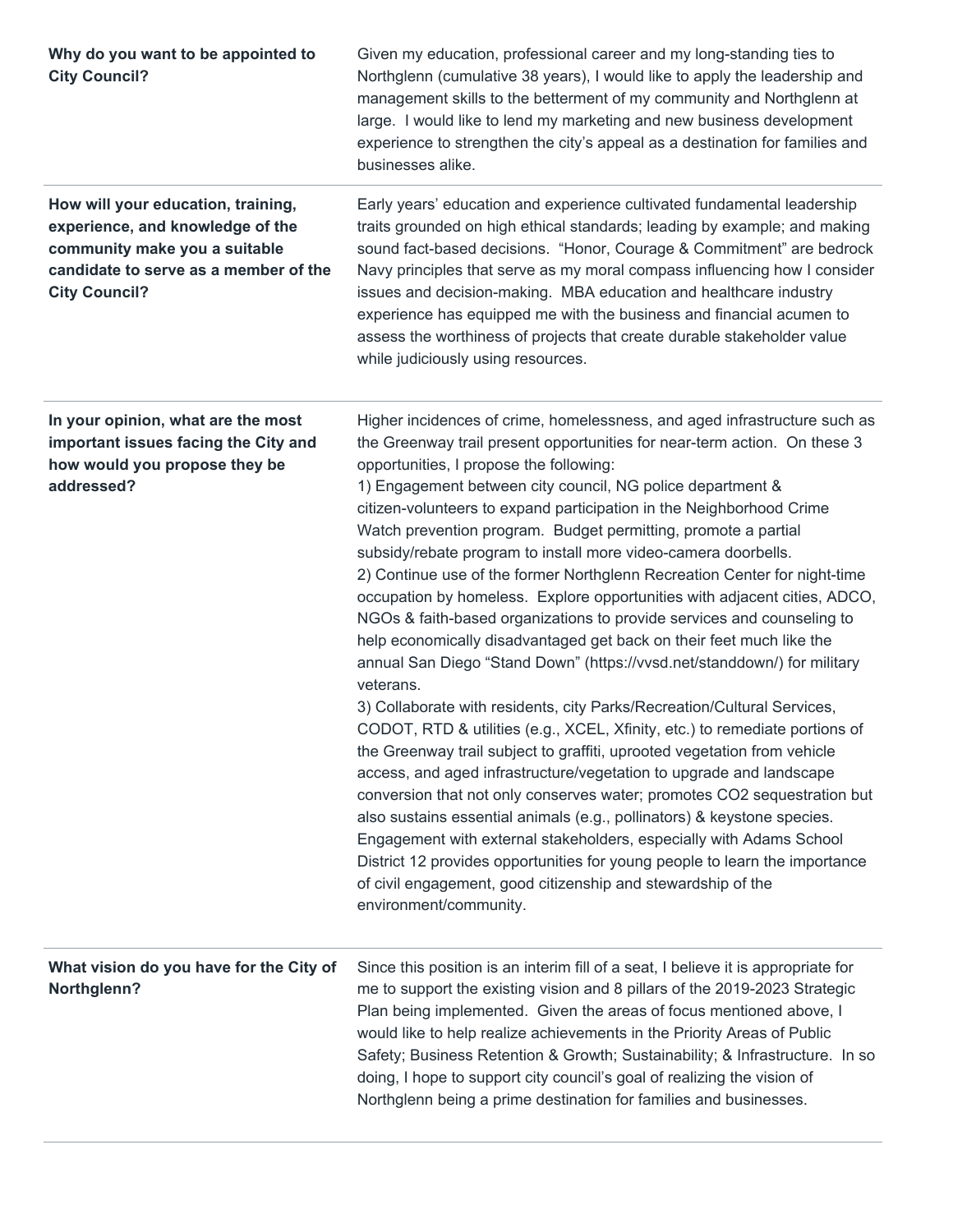| In reviewing the City's 2022 Budget,<br>what are you most excited about and<br>why?            | The fact that personnel remuneration comprises 60% of the city is notable<br>given the one-time \$1.5M 2022 revenue bump from the Karl's Dairy farm<br>project. Since there are about 9.5 FTE 2022 hires in support of recreation<br>programs, it may be prudent to figure out how to market the award winning<br>Recreation Center offerings to residents/organizations/businesses in and<br>around Northglenn as a way to generate a stable revenue stream through<br>membership dues or potentially partnering with special groups (e.g. boy/girl<br>scouts, organized sports teams, and local organizations like Friday Night<br>Out to provide a venue as a way to realize more cash flow to off-set the<br>recreation center's operating expenses.                                                                        |
|------------------------------------------------------------------------------------------------|---------------------------------------------------------------------------------------------------------------------------------------------------------------------------------------------------------------------------------------------------------------------------------------------------------------------------------------------------------------------------------------------------------------------------------------------------------------------------------------------------------------------------------------------------------------------------------------------------------------------------------------------------------------------------------------------------------------------------------------------------------------------------------------------------------------------------------|
| for you, a particularly strong emotional<br>issue, how would you maintain your<br>objectivity? | If the Council is debating an item that is, Having served as a nuclear submarine officer and graduated from Harvard<br>where "Veritas" can be found in the university's logo, I find that speaking<br>truth to power and making fact-based decisions is core to good governance<br>whether it is in private industry, public sector and local government. Having<br>upheld higher ethical standards and being accountable to the Uniform<br>Code of Military Justice has imbued in me a balanced sense of quiet<br>restraint but also a willingness to objectively explore/deliberate issues that<br>results in win-win outcomes. As an interim member of the city council, I will<br>uphold myself to these principles in order to remain impartial to bias and<br>above the fray of the polarization we are witnessing today. |

# **Supplemental Information**

**Supplemental Document** https://northglenn.formstack.com/admin/download/file/12612563050

**What is the supplemental document you** Resume **are submitting?**

## **Signature**

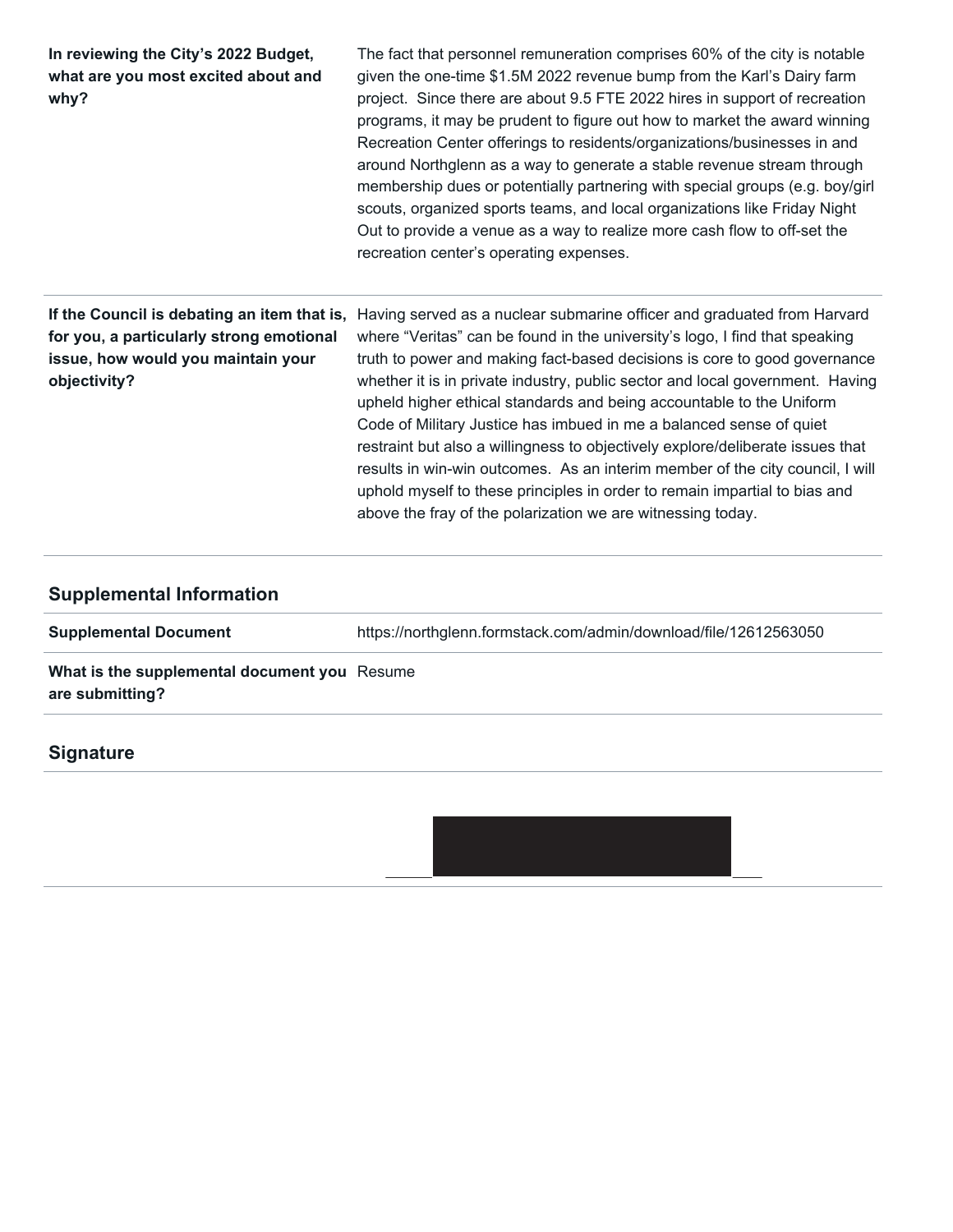#### **RICHARD ATSUHIKO KONDO**

## **SERVANT-LEADER | OPERATIONAL EXCELLENCE | GLOBAL INFLUENCE**

33 years leading medical device, US government and military entities up to 320 personnel in size. Led marketing, NPD, strategic planning, culture change, M&A and international commercial operations. Visionary, results-driven, and truthseeking nature inspires collaborators to innovate and solve complex challenges in the pursuit of excellence. Dual careers in Medical Device and US Navy ingrained strong core values, high standards and a collaborative leadership ethos.

#### HALLMARK COMPETENCIES

- $\bullet$  Leadership
- Strategic Planning & Business Development
- Culture Change & Resiliency
- $\bullet$  International Military & Commercial Operations
- Cross-Functional/Divisional Collaboration
- Talent Development/Communications Mentor

### PRIVATE SECTOR & FEDERAL EMPLOYMENT HISTORY

| $2018$ -present                                                         | Director, New Business Development - BD PERIPHERAL INTERVENTION                                                                                                                                                                                                                                                                                                                   | Denver/Phoenix                    |
|-------------------------------------------------------------------------|-----------------------------------------------------------------------------------------------------------------------------------------------------------------------------------------------------------------------------------------------------------------------------------------------------------------------------------------------------------------------------------|-----------------------------------|
| 2017-2018                                                               | Owner, Principal - EXCELSIOR CONSULTING LLC                                                                                                                                                                                                                                                                                                                                       | Denver                            |
| 2016-2017                                                               | VP International Marketing - GLOBUS MEDICAL, INC. <sup>1</sup>                                                                                                                                                                                                                                                                                                                    | Philadelphia                      |
| 2015-2016                                                               | Business Director, Japan - ALPHATECSPINE, INC.                                                                                                                                                                                                                                                                                                                                    | San Diego                         |
| 2011-2015                                                               | Chief Operations and Training Officer - FEDERAL EMERGENCY MANAGEMENT                                                                                                                                                                                                                                                                                                              | San Diego                         |
| 2009-2011                                                               | Associate Director Business Development - C.R. BARD, INC.                                                                                                                                                                                                                                                                                                                         | Phoenix                           |
| 2006-2009                                                               | Senior Business Development Manager - BOSTON SCIENTIFIC, CORP.                                                                                                                                                                                                                                                                                                                    | Los Angeles                       |
| 1999-2006                                                               | MEDTRONIC, INC.                                                                                                                                                                                                                                                                                                                                                                   |                                   |
|                                                                         | Cardiac Navigation Ventures Director & Business Development Manager<br>Ear Nose Throat (ENT) Business Director & New Product Development<br>Cardiac Rhythm Management Japan Market Development Manager                                                                                                                                                                            | Boulder<br>Boulder<br>Minneapolis |
|                                                                         | LIEUTENANT ~ CAPTAIN (RET.) U.S. NAVY – a 3% promotion rate over 30-year career                                                                                                                                                                                                                                                                                                   | Japan/Hawaii/San Diego            |
| 2015-2018                                                               | Chief of Staff - PACIFIC FLEET LOGISTICS ENTERPRISE                                                                                                                                                                                                                                                                                                                               |                                   |
| 2009-2015                                                               | Commanding Officer - UNDERSEA WARFARE COMMAND                                                                                                                                                                                                                                                                                                                                     |                                   |
| 2006-2008                                                               | Assistant Chief of Staff - SUBMARINE GROUP 7                                                                                                                                                                                                                                                                                                                                      |                                   |
| 2004-2006                                                               | Commanding Officer - AMPHIBIOUS CONSTRUCTION BATTALION                                                                                                                                                                                                                                                                                                                            |                                   |
| 2002-2004                                                               | Commanding Officer - FLEET ANTI SUBMARINE WARFARE                                                                                                                                                                                                                                                                                                                                 |                                   |
| 1993-1997                                                               | Foreign Liaison, Training, & Operations - SUBMARINE GROUP 7                                                                                                                                                                                                                                                                                                                       |                                   |
| 1990-1993                                                               | Submarine Assistant Chief Engineer & Operations Officer - USS WILLIAM. H. BATES                                                                                                                                                                                                                                                                                                   |                                   |
| <b>ACHIEVEMENTS</b>                                                     |                                                                                                                                                                                                                                                                                                                                                                                   |                                   |
| LEADERSHIP                                                              | • Led C-level and VP-level alignment & decision making for strategic marketing and international<br>operations; Initiatives drove 16% orthopedic spine sales growth                                                                                                                                                                                                               |                                   |
|                                                                         | • Commanding Officer (General Manager-role) for 6 distinct Navy units, 40 sailors-strong over 11<br>years; 98% retention and 93% personnel fitness for duty                                                                                                                                                                                                                       |                                   |
|                                                                         | • Chief of Staff for 2 navy and federal government entities                                                                                                                                                                                                                                                                                                                       |                                   |
|                                                                         | o Organizational oversight of a 180-sailor logistics team for the US Pacific Fleet                                                                                                                                                                                                                                                                                                |                                   |
|                                                                         | o Executed 11 intra-agency nuclear disaster-response exercises - \$18M production cost; 0 mishaps                                                                                                                                                                                                                                                                                 |                                   |
| <b>STRATEGIC</b><br>PLANNING &<br><b>BUSINESS</b><br><b>DEVELOPMENT</b> | • M&A for IP and products to drive revenue growth for BD, C.R. Bard, Boston Scientific &<br>Medtronic. Due diligence, deal structuring, negotiations and post-acquisition integration for:<br>o Pristine Access Tech. acquisition brings a novel, longer life dialysis catheter to BD portfolio<br>o SenoRx Inc. acquisition enabled C.R. Bard's entry into breast cancer therapy |                                   |
|                                                                         | o FlowCardia Inc. acquisition for Bard's Chronic Total Occlusion product line<br>o Breakaway Imaging, O-arm distribution agreement culminated in full Medtronic acquisition                                                                                                                                                                                                       |                                   |

<sup>1</sup> Globus Medical acquired Alphatec Spine's International commercial operations in September 2016